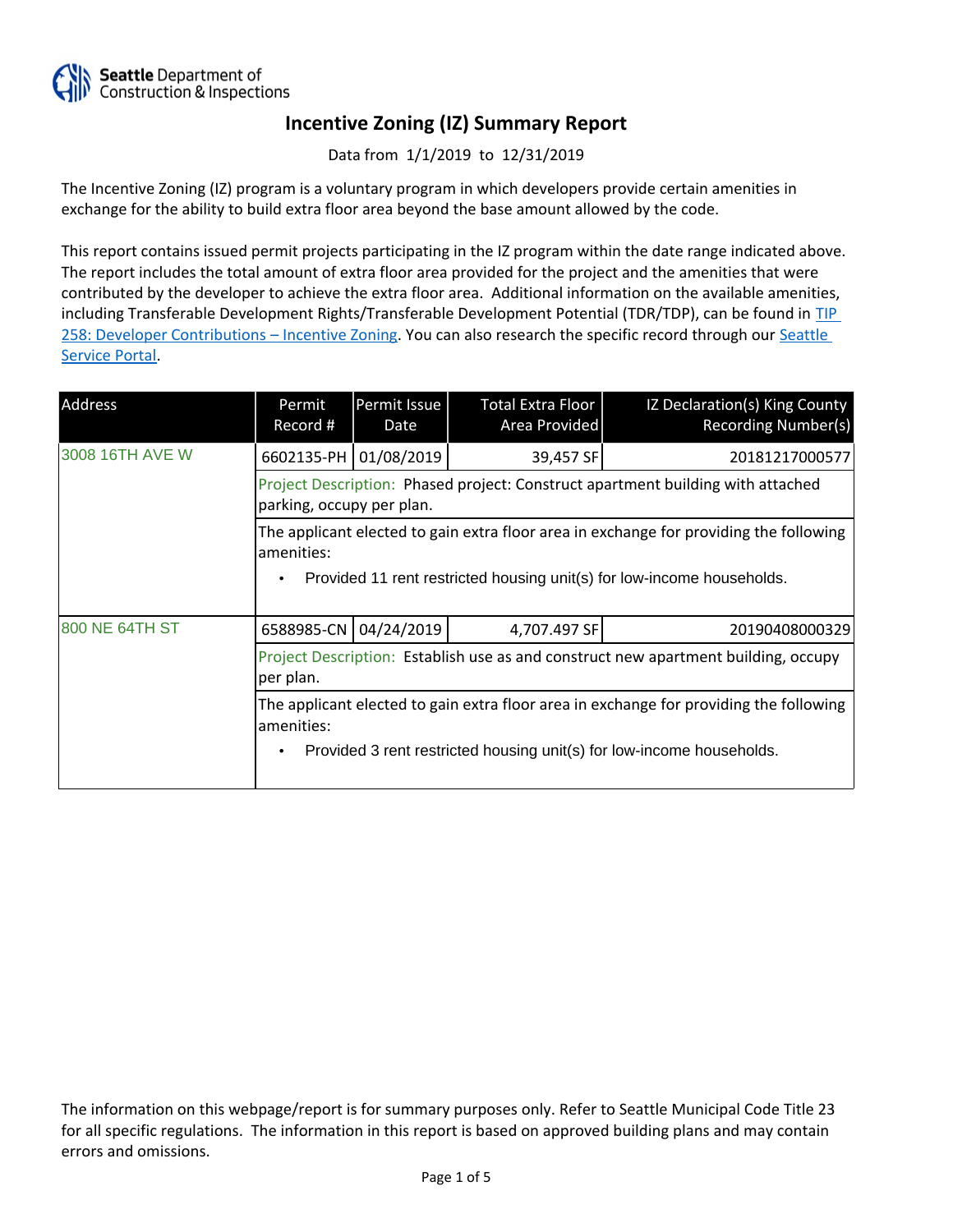

Data from 1/1/2019 to 12/31/2019

| Address             | Permit<br>Record #                                                                                                                                | Permit Issue<br>Date            | Total Extra Floor<br>Area Provided               | IZ Declaration(s) King County<br>Recording Number(s) |  |
|---------------------|---------------------------------------------------------------------------------------------------------------------------------------------------|---------------------------------|--------------------------------------------------|------------------------------------------------------|--|
| <b>2205 7TH AVE</b> |                                                                                                                                                   | 6599156-PH 01/14/2019           | 190,529 SF                                       | 20190710000887                                       |  |
|                     | Project Description: Phased project: Construction of an office building with below<br>grade parking and occupy, per plan (1 Type II Hood).        |                                 |                                                  |                                                      |  |
|                     | The applicant elected to gain extra floor area in exchange for providing the following<br>amenities:                                              |                                 |                                                  |                                                      |  |
|                     | Payment of \$3,345,224.19 into a City fund to provide rent restricted housing for<br>low-income households.                                       |                                 |                                                  |                                                      |  |
|                     | Payment of \$578,709.67 into a City fund to provide affordable child care.                                                                        |                                 |                                                  |                                                      |  |
|                     | Purchased 10 Regional Development Credits to preserve agricultural property<br>in King County.                                                    |                                 |                                                  |                                                      |  |
|                     | Purchased 8 Regional Development Credits to preserve forest or rural property<br>in King County for new agricultural credits.                     |                                 |                                                  |                                                      |  |
|                     | Transferred floor area from a Landmark TDR site.                                                                                                  |                                 |                                                  |                                                      |  |
| <b>715 8TH AVE</b>  |                                                                                                                                                   | 6700752-PH 12/12/2019           | 50,557 SF                                        | 20191210000931                                       |  |
|                     | Project Description: Phased: New construction of a senior housing community and<br>occupy, per plan.                                              |                                 |                                                  |                                                      |  |
|                     | The applicant elected to gain extra floor area in exchange for providing the following<br>amenities:                                              |                                 |                                                  |                                                      |  |
|                     | Payment of \$679,810.80 into a City fund to provide rent restricted housing for<br>low-income households.                                         |                                 |                                                  |                                                      |  |
|                     |                                                                                                                                                   | Provided green street setbacks. |                                                  |                                                      |  |
| <b>1101 8TH AVE</b> |                                                                                                                                                   | 6578497-PH 04/15/2019           | 289,390 SF                                       | 20191031001227                                       |  |
|                     | Project Description: Phased project: Construction of a residential, office, and retail<br>building with below grade parking and occupy, per plan. |                                 |                                                  |                                                      |  |
|                     | The applicant elected to gain extra floor area in exchange for providing the following<br>amenities:                                              |                                 |                                                  |                                                      |  |
|                     | Payment of \$3,143,549.00 into a City fund to provide rent restricted housing for<br>low-income households.                                       |                                 |                                                  |                                                      |  |
|                     |                                                                                                                                                   |                                 | Transferred floor area from a Landmark TDP site. |                                                      |  |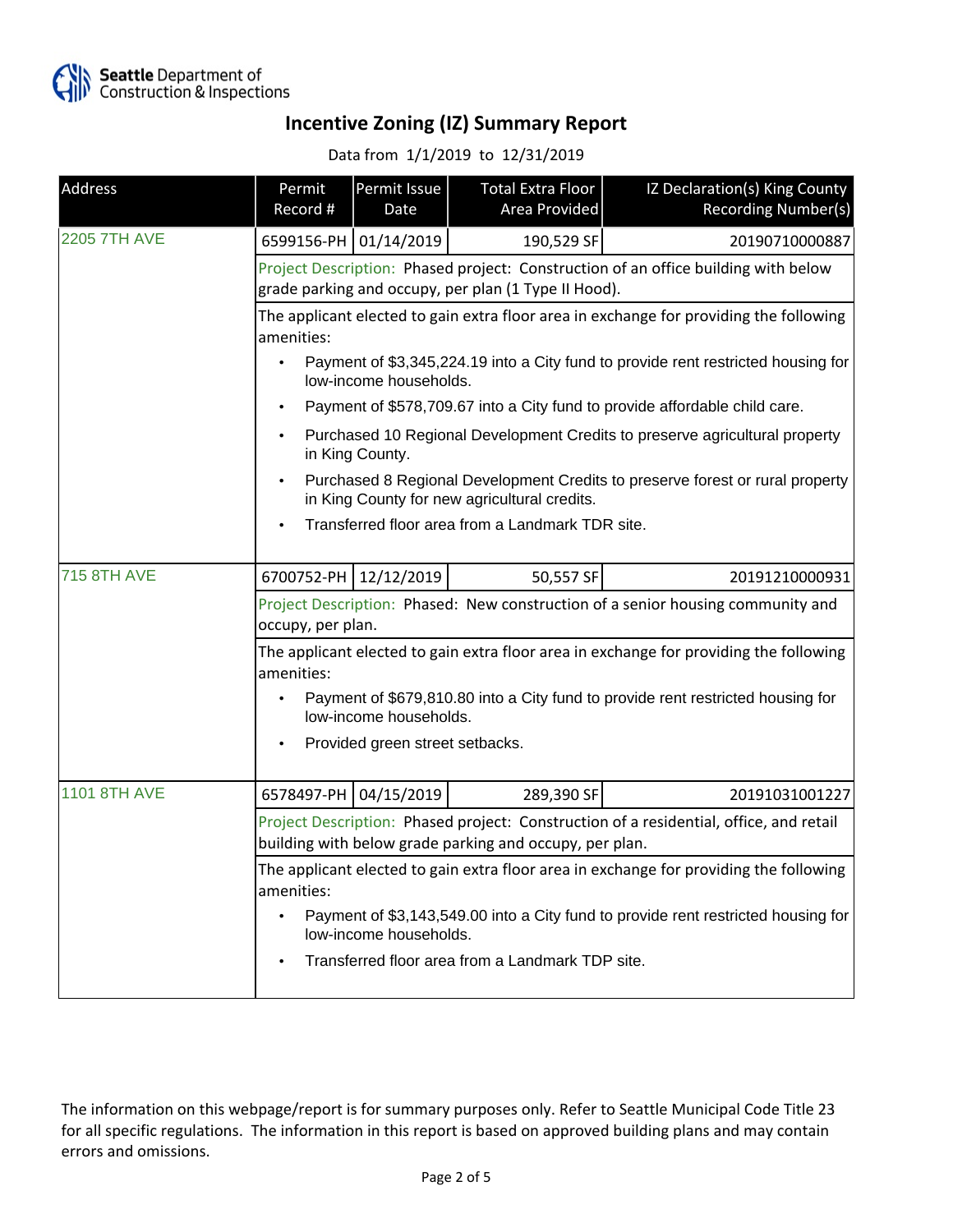

Data from 1/1/2019 to 12/31/2019

| Address              | Permit<br>Record #                                                                                                                                                                                                                           | Permit Issue<br>Date    | <b>Total Extra Floor</b><br>Area Provided | IZ Declaration(s) King County<br>Recording Number(s)                    |  |
|----------------------|----------------------------------------------------------------------------------------------------------------------------------------------------------------------------------------------------------------------------------------------|-------------------------|-------------------------------------------|-------------------------------------------------------------------------|--|
| <b>210 8TH AVE N</b> |                                                                                                                                                                                                                                              | 6682794-PH   11/12/2019 | 217,473.83 SF                             | 20200212000480                                                          |  |
|                      | Project Description: Phased project: Construct a residential tower above<br>underground parking, occupy per plan. (Religious institution building under separate<br>permit 6688095-CN.)                                                      |                         |                                           |                                                                         |  |
|                      | The applicant elected to gain extra floor area in exchange for providing the following<br>amenities:<br>Purchased 86 Regional Development Credits to preserve private forest or rural<br>property in King County.                            |                         |                                           |                                                                         |  |
| 2710 BEACON AVE S    | 6625235-CN 12/17/2019                                                                                                                                                                                                                        |                         | 36,111 SF                                 | 20210304002904                                                          |  |
|                      |                                                                                                                                                                                                                                              |                         |                                           | Project Description: Construct new mixed-use building, occupy per plan. |  |
|                      | The applicant elected to gain extra floor area in exchange for providing the following<br>amenities:<br>Provided 2 rent restricted housing unit(s) for low-income households.                                                                |                         |                                           |                                                                         |  |
| 1930 BOREN AVE       |                                                                                                                                                                                                                                              | 6700777-PH 10/17/2019   | 43,214 SF                                 | 20191024001075                                                          |  |
|                      | Project Description: Phased: Construction of an office building with general sales<br>and services and parking and occupy, per plan.<br>The applicant elected to gain extra floor area in exchange for providing the following<br>amenities: |                         |                                           |                                                                         |  |
|                      | Payment of \$138,443.94 into a City fund to provide affordable child care.                                                                                                                                                                   |                         |                                           |                                                                         |  |
|                      | Purchased 2 Regional Development Credits to preserve agricultural property in<br>King County.                                                                                                                                                |                         |                                           |                                                                         |  |
|                      | Purchased 2 Regional Development Credits to preserve private forest or rural<br>property in King County.                                                                                                                                     |                         |                                           |                                                                         |  |
|                      | Transferred floor area from a Landmark TDR site.                                                                                                                                                                                             |                         |                                           |                                                                         |  |
| 420 BOYLSTON AVE E   | 6690486-CN                                                                                                                                                                                                                                   | 12/11/2019              | 3,658.86 SF                               | 20191118000432                                                          |  |
|                      | Project Description: Construct 7-story multi-family structure with 58 small efficiency<br>dwelling units. Occupy per plan.<br>The applicant elected to gain extra floor area in exchange for providing the following                         |                         |                                           |                                                                         |  |
|                      | amenities:                                                                                                                                                                                                                                   |                         |                                           | Provided 2 rent restricted housing unit(s) for low-income households.   |  |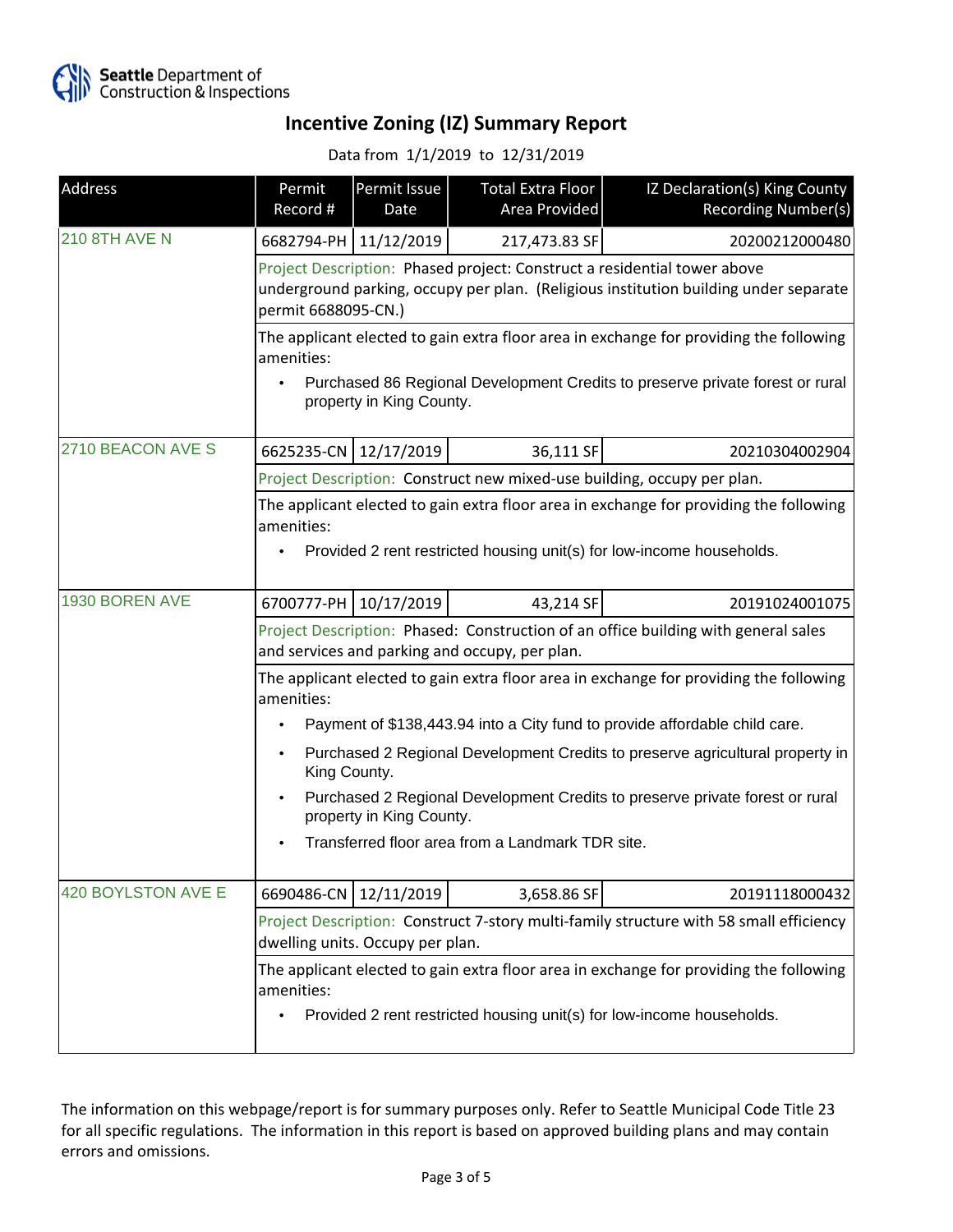

#### Data from 1/1/2019 to 12/31/2019

| Address                | Permit<br>Record #                                                                                                                                                                                   | Permit Issue<br>Date | <b>Total Extra Floor</b><br>Area Provided | IZ Declaration(s) King County<br>Recording Number(s) |
|------------------------|------------------------------------------------------------------------------------------------------------------------------------------------------------------------------------------------------|----------------------|-------------------------------------------|------------------------------------------------------|
| <b>800 COLUMBIA ST</b> | 6319280-PH 03/05/2019                                                                                                                                                                                |                      | 141,544 SF                                | 20190716000456                                       |
|                        | Project Description: Phased project: Construction of an apartment building with<br>below grade parking and occupy, per plan. Includes mechanical.                                                    |                      |                                           |                                                      |
|                        | The applicant elected to gain extra floor area in exchange for providing the following<br>amenities:                                                                                                 |                      |                                           |                                                      |
|                        | Payment of \$1,286,628.90 into a City fund to provide rent restricted housing for<br>low-income households.                                                                                          |                      |                                           |                                                      |
|                        | Provided neighborhood open space.                                                                                                                                                                    |                      |                                           |                                                      |
| 333 DEXTER AVE N       | 6733653-CN 12/23/2019                                                                                                                                                                                |                      | 12,116 SF                                 | 20191216000555                                       |
|                        | Project Description: Change use from Sales and Service to Office and construct initial<br>tenant improvements in a commercial building on ground floor east side of north<br>tower, occupy per plan. |                      |                                           |                                                      |
|                        | The applicant elected to gain extra floor area in exchange for providing the following<br>amenities:<br>Payment of \$44,708.00 into a City fund to provide affordable child care.                    |                      |                                           |                                                      |
|                        | Purchased 3 Regional Development Credits to preserve forest or rural property<br>in King County for new agricultural credits.                                                                        |                      |                                           |                                                      |
| 700 DEXTER AVE N       | 6680104-PH 11/04/2019                                                                                                                                                                                |                      | 207,957.15 SF                             | 20200331001651                                       |
|                        | Project Description: Phased project: Construction of office and retail building with<br>below grade parking and occupy, per plan.                                                                    |                      |                                           |                                                      |
|                        | The applicant elected to gain extra floor area in exchange for providing the following<br>amenities:                                                                                                 |                      |                                           |                                                      |
|                        | Payment of \$750,205.42 into a City fund to provide affordable child care.                                                                                                                           |                      |                                           |                                                      |
|                        | Purchased 75 Regional Development Credits to preserve forest or rural<br>property in King County for new agricultural credits.                                                                       |                      |                                           |                                                      |
| 450 S MAIN ST          | 6685149-PH 03/01/2019                                                                                                                                                                                |                      | 19,315 SF                                 | 20191107000619                                       |
|                        | Project Description: Phased project: Construction of residential and retail building<br>and occupy, per plan. Mechanical included.                                                                   |                      |                                           |                                                      |
|                        | The applicant elected to gain extra floor area in exchange for providing the following<br>amenities:<br>Transferred floor area from a South Downtown Historic TDP site.                              |                      |                                           |                                                      |
|                        |                                                                                                                                                                                                      |                      |                                           |                                                      |